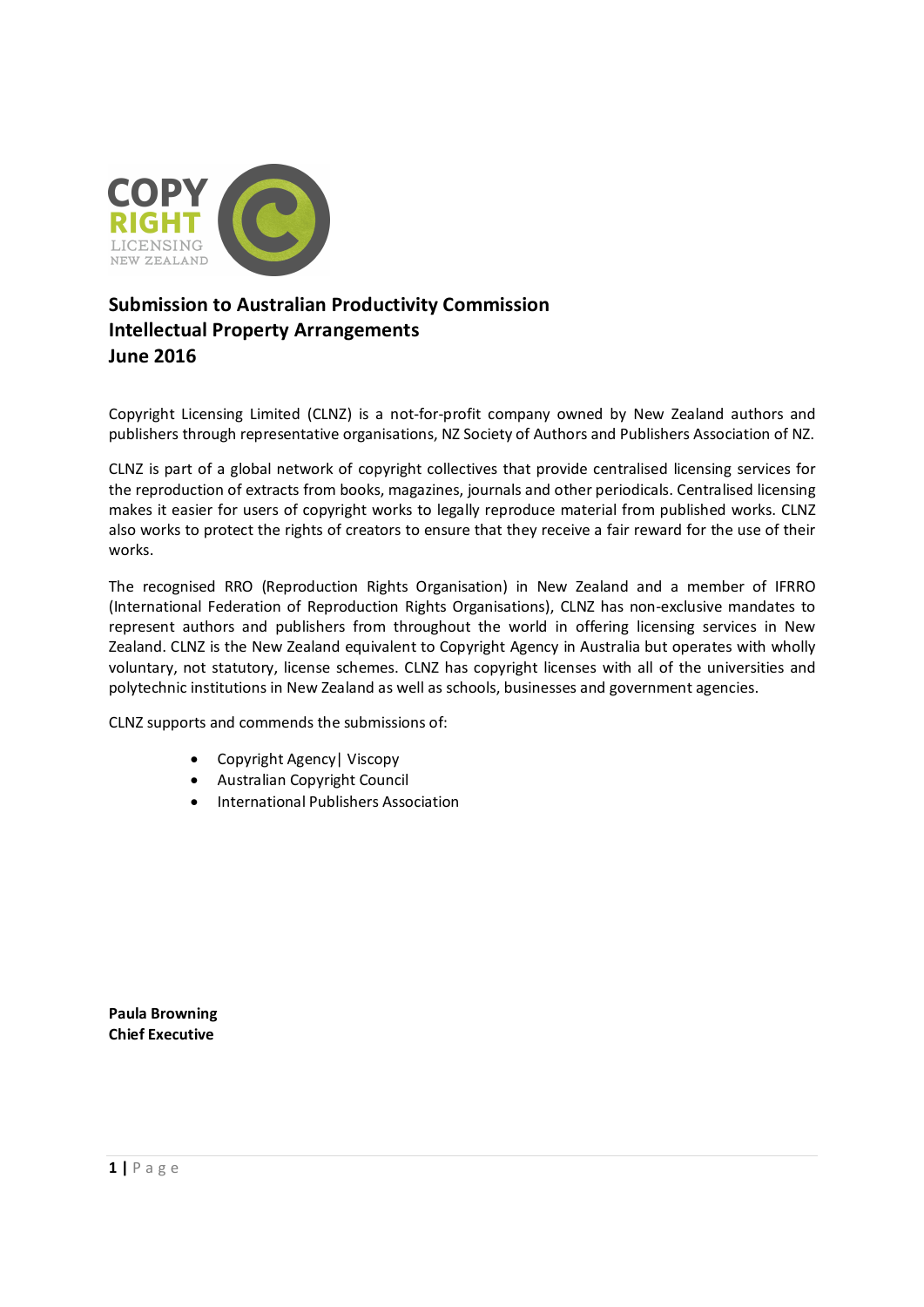#### **Introduction**

The terms of reference for the review this submission addresses ask for recommendations that would:

- 1. **encourage creativity**, investment and new innovation by individuals, businesses and through collaboration while not unduly restricting access to technologies and creative works
- 2. **allow access** to an increased range of quality and value goods and services
- 3. **provide greater certainty** to individuals and businesses as to whether they are likely to infringe the intellectual property rights of others
- 4. **reduce the compliance** and administrative costs associated with intellectual property rules.

The "findings" as reported by the Commission, do not align with what it was charged to review. It is difficult to see how the recommendations – when viewed through the lens of how creative businesses actually work (as opposed to the Commission's distorted view) - will encourage creativity or investment.

#### **Submission**

#### Fair Use

It is impossible to see how "certainty" will be achieved with a US-style Fair Use exception. Of the 188 WIPO Member States, only 4 have a fair use regime. By its nature, fair use is uncertain as it requires a case-by-case assessment of whether a use of someone else's copyright work is fair. The assessment is unilateral i.e it is undertaken by the person wanting to use the copyright material with no input from the copyright owner. A simple human-nature understanding of this scenario would determine that the person wanting to use material will be more inclined to think their use is fair than the person whose work is being used. And once the work has been used, the copyright owner's only recourse is legal action which itself, as readily demonstrated by the US legal system, is fraught with uncertainty.

Contrast this with the certainty provided by quantified fair dealing exceptions such as the New Zealand exception for education use. Education institutions know that they can use 3% or 3 pages from a work without either permission or a licence. There is no assessment to be made; they can simply get on with using that quantity of the work. The Australian statutory licenses work in the same way – they provide *certainty and access* while ensuring that the creators of the content being used are being *fairly remunerated* for their work.

## Balance

Many commentaries on copyright refer to "balance". Most of these suggest that the balance in copyright is weighted too far towards content creators and that content creators have not kept up with the development of new technologies. However, what is conveniently over-looked is that new technologies have made the ability to copy and disseminate works on a mass scale more easily than at any other time in history. In times when copying is so easy, limits on that copying need to be stronger – not weaker – to ensure that the creator of the content, the one who had the idea and invested in putting it into a tangible form, gets to manage how it is distributed, copied, sold or otherwise used. While copyright is, by its nature, about rights it is also about choice – it gives the creator of the content the *choice* as to how the work can be used. Copyright is what lets them give it away, licence it, or otherwise monetize it.